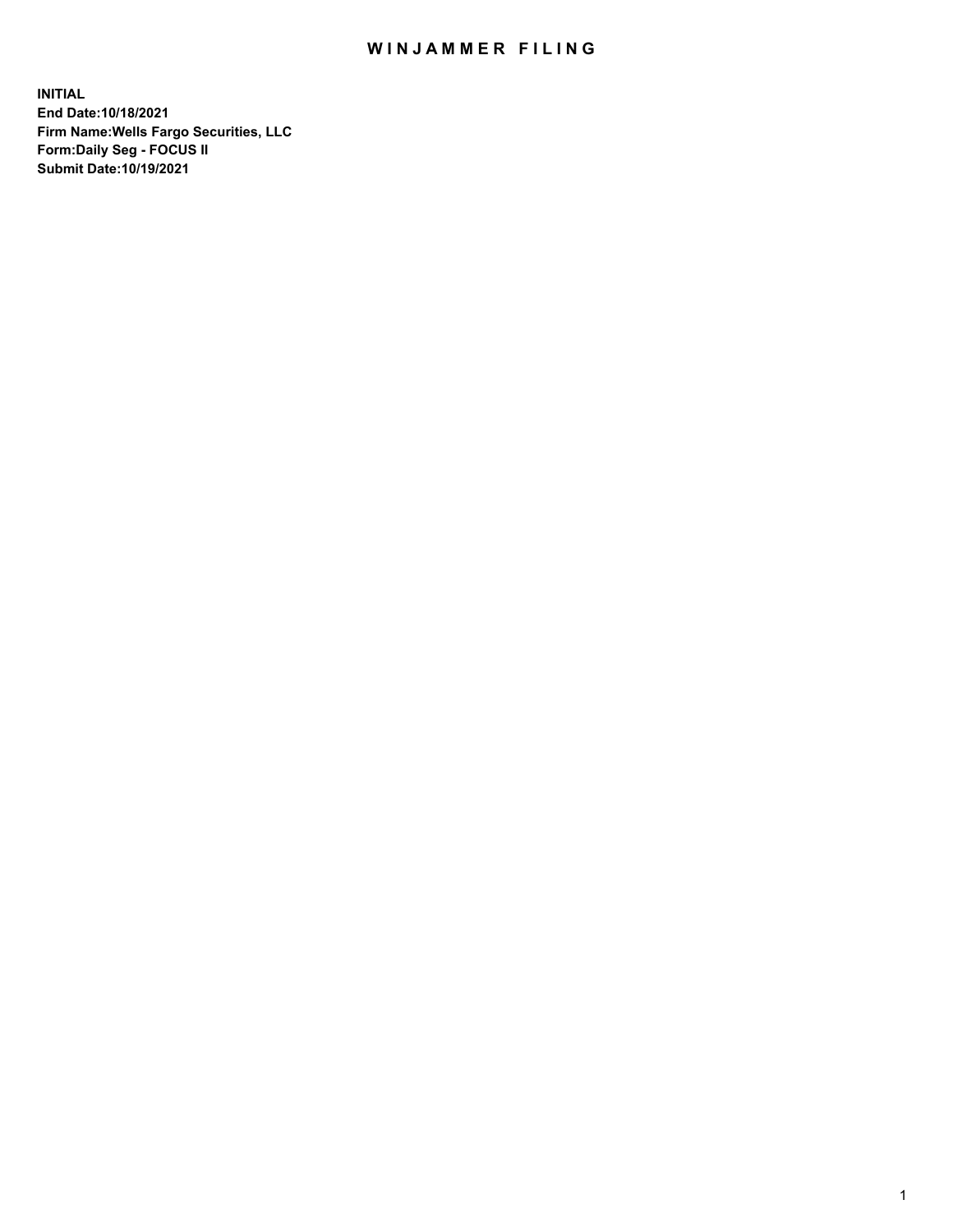**INITIAL End Date:10/18/2021 Firm Name:Wells Fargo Securities, LLC Form:Daily Seg - FOCUS II Submit Date:10/19/2021 Daily Segregation - Cover Page**

| Name of Company                                                                                                                                                                                                                                                                                                               | <b>Wells Fargo Securities LLC</b>                          |
|-------------------------------------------------------------------------------------------------------------------------------------------------------------------------------------------------------------------------------------------------------------------------------------------------------------------------------|------------------------------------------------------------|
| <b>Contact Name</b>                                                                                                                                                                                                                                                                                                           | <b>James Gnall</b>                                         |
| <b>Contact Phone Number</b>                                                                                                                                                                                                                                                                                                   | 917-699-6822                                               |
| <b>Contact Email Address</b>                                                                                                                                                                                                                                                                                                  | james.w.gnall@wellsfargo.com                               |
| FCM's Customer Segregated Funds Residual Interest Target (choose one):<br>a. Minimum dollar amount: ; or<br>b. Minimum percentage of customer segregated funds required:% ; or<br>c. Dollar amount range between: and; or<br>d. Percentage range of customer segregated funds required between:% and%.                        | 125,000,000<br><u>0</u><br>0 <sub>0</sub><br>00            |
| FCM's Customer Secured Amount Funds Residual Interest Target (choose one):<br>a. Minimum dollar amount: ; or<br>b. Minimum percentage of customer secured funds required:%; or<br>c. Dollar amount range between: and; or<br>d. Percentage range of customer secured funds required between: % and %.                         | 35,000,000<br><u>0</u><br>0 <sub>0</sub><br>0 <sub>0</sub> |
| FCM's Cleared Swaps Customer Collateral Residual Interest Target (choose one):<br>a. Minimum dollar amount: ; or<br>b. Minimum percentage of cleared swaps customer collateral required:%; or<br>c. Dollar amount range between: and; or<br>d. Percentage range of cleared swaps customer collateral required between:% and%. | 360,000,000<br><u>0</u><br>00<br>00                        |

Attach supporting documents CH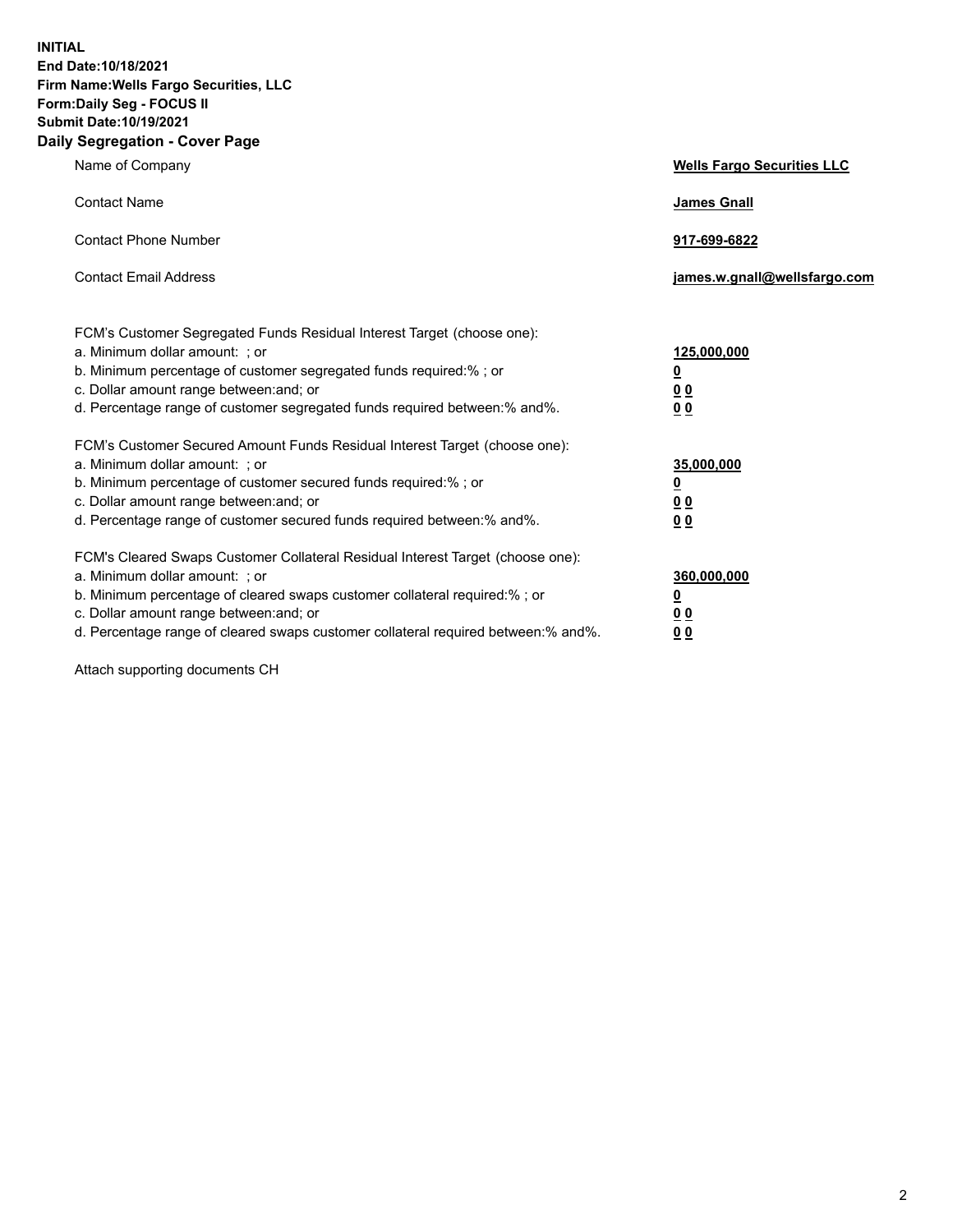**INITIAL End Date:10/18/2021 Firm Name:Wells Fargo Securities, LLC Form:Daily Seg - FOCUS II Submit Date:10/19/2021**

## **Daily Segregation - Secured Amounts**

|     | Foreign Futures and Foreign Options Secured Amounts                                                        |                                    |
|-----|------------------------------------------------------------------------------------------------------------|------------------------------------|
|     | Amount required to be set aside pursuant to law, rule or regulation of a foreign                           | $0$ [7305]                         |
|     | government or a rule of a self-regulatory organization authorized thereunder                               |                                    |
| 1.  | Net ledger balance - Foreign Futures and Foreign Option Trading - All Customers                            |                                    |
|     | A. Cash                                                                                                    | 273,700,433 [7315]                 |
|     | B. Securities (at market)                                                                                  | 208,553,652 [7317]                 |
| 2.  | Net unrealized profit (loss) in open futures contracts traded on a foreign board of trade                  | 95,440,136 [7325]                  |
| 3.  | Exchange traded options                                                                                    |                                    |
|     | a. Market value of open option contracts purchased on a foreign board of trade                             | 1,458,975 [7335]                   |
|     | b. Market value of open contracts granted (sold) on a foreign board of trade                               | -322,808 [7337]                    |
| 4.  | Net equity (deficit) (add lines 1. 2. and 3.)                                                              | 578,830,388 [7345]                 |
| 5.  | Account liquidating to a deficit and account with a debit balances - gross amount                          | 5,924,858 [7351]                   |
|     | Less: amount offset by customer owned securities                                                           | -5,922,853 [7352] 2,005 [7354]     |
| 6.  | Amount required to be set aside as the secured amount - Net Liquidating Equity                             | 578,832,393 [7355]                 |
|     | Method (add lines 4 and 5)                                                                                 |                                    |
| 7.  | Greater of amount required to be set aside pursuant to foreign jurisdiction (above) or line                | 578,832,393 [7360]                 |
|     | 6.                                                                                                         |                                    |
|     | FUNDS DEPOSITED IN SEPARATE REGULATION 30.7 ACCOUNTS                                                       |                                    |
| 1.  | Cash in banks                                                                                              |                                    |
|     | A. Banks located in the United States                                                                      | 144,573,852 [7500]                 |
|     | B. Other banks qualified under Regulation 30.7                                                             | 39,053,771 [7520] 183,627,623      |
|     |                                                                                                            | [7530]                             |
| 2.  | Securities                                                                                                 |                                    |
|     | A. In safekeeping with banks located in the United States                                                  | 136,462,419 [7540]                 |
|     | B. In safekeeping with other banks qualified under Regulation 30.7                                         | 0 [7560] 136,462,419 [7570]        |
| 3.  | Equities with registered futures commission merchants                                                      |                                    |
|     | A. Cash                                                                                                    | -1,500,526 [7580]                  |
|     | <b>B.</b> Securities                                                                                       | 92,102,912 [7590]                  |
|     | C. Unrealized gain (loss) on open futures contracts                                                        | 46,763,681 [7600]                  |
|     | D. Value of long option contracts                                                                          | 1,458,975 [7610]                   |
|     | E. Value of short option contracts                                                                         | -322,808 [7615] 138,502,234 [7620] |
| 4.  | Amounts held by clearing organizations of foreign boards of trade                                          |                                    |
|     | A. Cash                                                                                                    | $0$ [7640]                         |
|     | <b>B.</b> Securities                                                                                       | $0$ [7650]                         |
|     | C. Amount due to (from) clearing organization - daily variation                                            | $0$ [7660]                         |
|     | D. Value of long option contracts                                                                          | $0$ [7670]                         |
|     | E. Value of short option contracts                                                                         | 0 [7675] 0 [7680]                  |
|     | Amounts held by members of foreign boards of trade                                                         |                                    |
|     | A. Cash                                                                                                    | $-16,346,007$ [7700]               |
|     | <b>B.</b> Securities                                                                                       | 200,097,570 [7710]                 |
|     | C. Unrealized gain (loss) on open futures contracts                                                        | 27,327,843 [7720]                  |
|     | D. Value of long option contracts                                                                          | $0$ [7730]                         |
|     | E. Value of short option contracts                                                                         | 0 [7735] 211,079,406 [7740]        |
| 6.  | Amounts with other depositories designated by a foreign board of trade                                     | 0 [7760]                           |
| 7.  | Segregated funds on hand                                                                                   | $0$ [7765]                         |
| 8.  | Total funds in separate section 30.7 accounts                                                              | 669,671,682 [7770]                 |
| 9.  | Excess (deficiency) Set Aside for Secured Amount (subtract line 7 Secured Statement<br>Page 1 from Line 8) | 90,839,289 [7380]                  |
| 10. | Management Target Amount for Excess funds in separate section 30.7 accounts                                | 35,000,000 [7780]                  |

11. Excess (deficiency) funds in separate 30.7 accounts over (under) Management Target **55,839,289** [7785]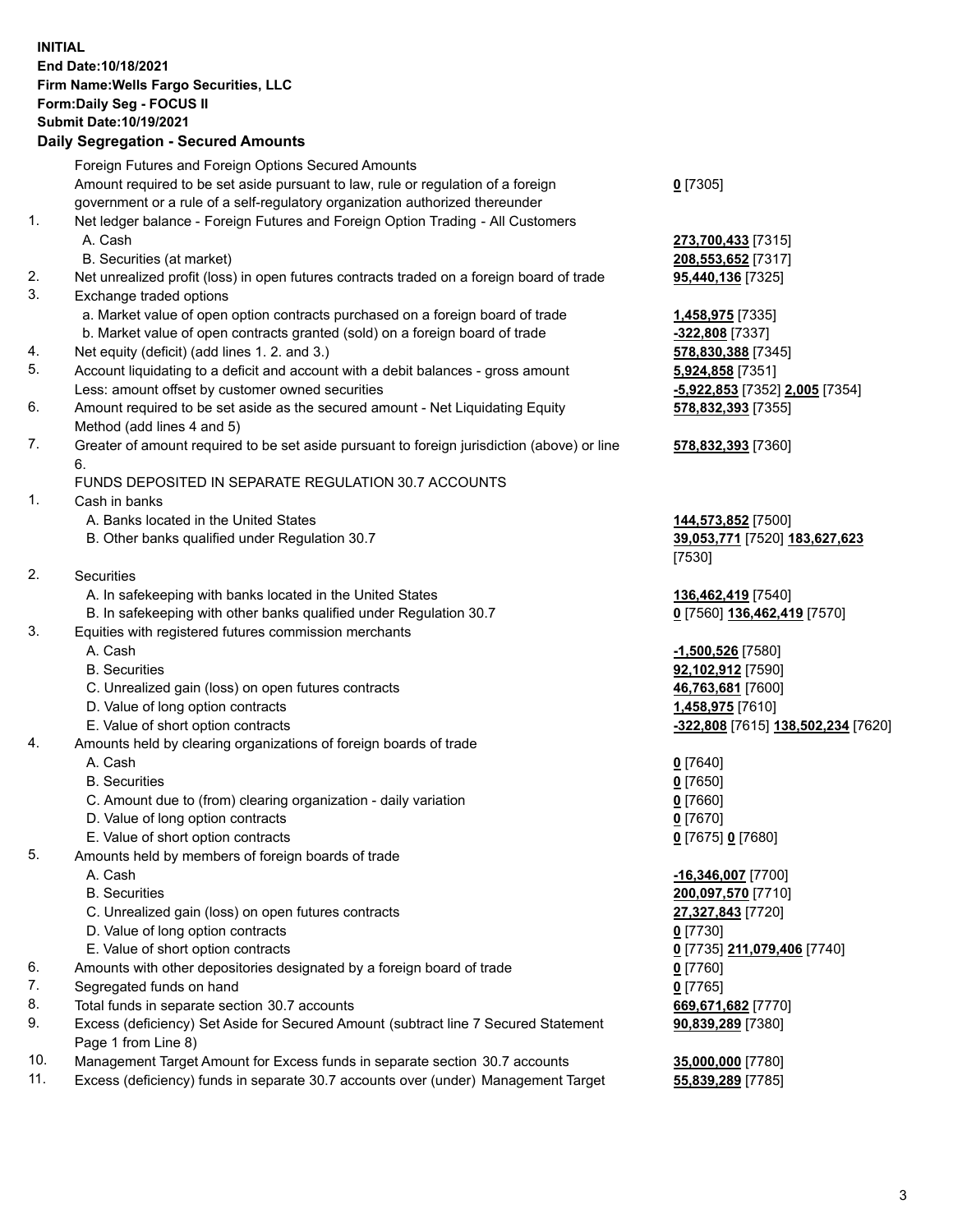**INITIAL End Date:10/18/2021 Firm Name:Wells Fargo Securities, LLC Form:Daily Seg - FOCUS II Submit Date:10/19/2021 Daily Segregation - Segregation Statement** SEGREGATION REQUIREMENTS(Section 4d(2) of the CEAct) 1. Net ledger balance A. Cash **3,790,965,812** [7010] B. Securities (at market) **1,755,513,073** [7020] 2. Net unrealized profit (loss) in open futures contracts traded on a contract market **-258,771,023** [7030] 3. Exchange traded options A. Add market value of open option contracts purchased on a contract market **2,216,162,767** [7032] B. Deduct market value of open option contracts granted (sold) on a contract market **-2,197,041,126** [7033] 4. Net equity (deficit) (add lines 1, 2 and 3) **5,306,829,503** [7040] 5. Accounts liquidating to a deficit and accounts with debit balances - gross amount **61,108,911** [7045] Less: amount offset by customer securities **-60,823,537** [7047] **285,374** [7050] 6. Amount required to be segregated (add lines 4 and 5) **5,307,114,877** [7060] FUNDS IN SEGREGATED ACCOUNTS 7. Deposited in segregated funds bank accounts A. Cash **207,223,110** [7070] B. Securities representing investments of customers' funds (at market) **680,311,399** [7080] C. Securities held for particular customers or option customers in lieu of cash (at market) **96,452,331** [7090] 8. Margins on deposit with derivatives clearing organizations of contract markets A. Cash **2,799,255,115** [7100] B. Securities representing investments of customers' funds (at market) **299,420,181** [7110] C. Securities held for particular customers or option customers in lieu of cash (at market) **1,659,060,742** [7120] 9. Net settlement from (to) derivatives clearing organizations of contract markets **55,139,037** [7130] 10. Exchange traded options A. Value of open long option contracts **2,216,162,767** [7132] B. Value of open short option contracts **-2,197,041,126** [7133] 11. Net equities with other FCMs A. Net liquidating equity **0** [7140] B. Securities representing investments of customers' funds (at market) **0** [7160] C. Securities held for particular customers or option customers in lieu of cash (at market) **0** [7170] 12. Segregated funds on hand **0** [7150] 13. Total amount in segregation (add lines 7 through 12) **5,815,983,556** [7180] 14. Excess (deficiency) funds in segregation (subtract line 6 from line 13) **508,868,679** [7190]

- 15. Management Target Amount for Excess funds in segregation **125,000,000** [7194]
- 16. Excess (deficiency) funds in segregation over (under) Management Target Amount Excess

**383,868,679** [7198]